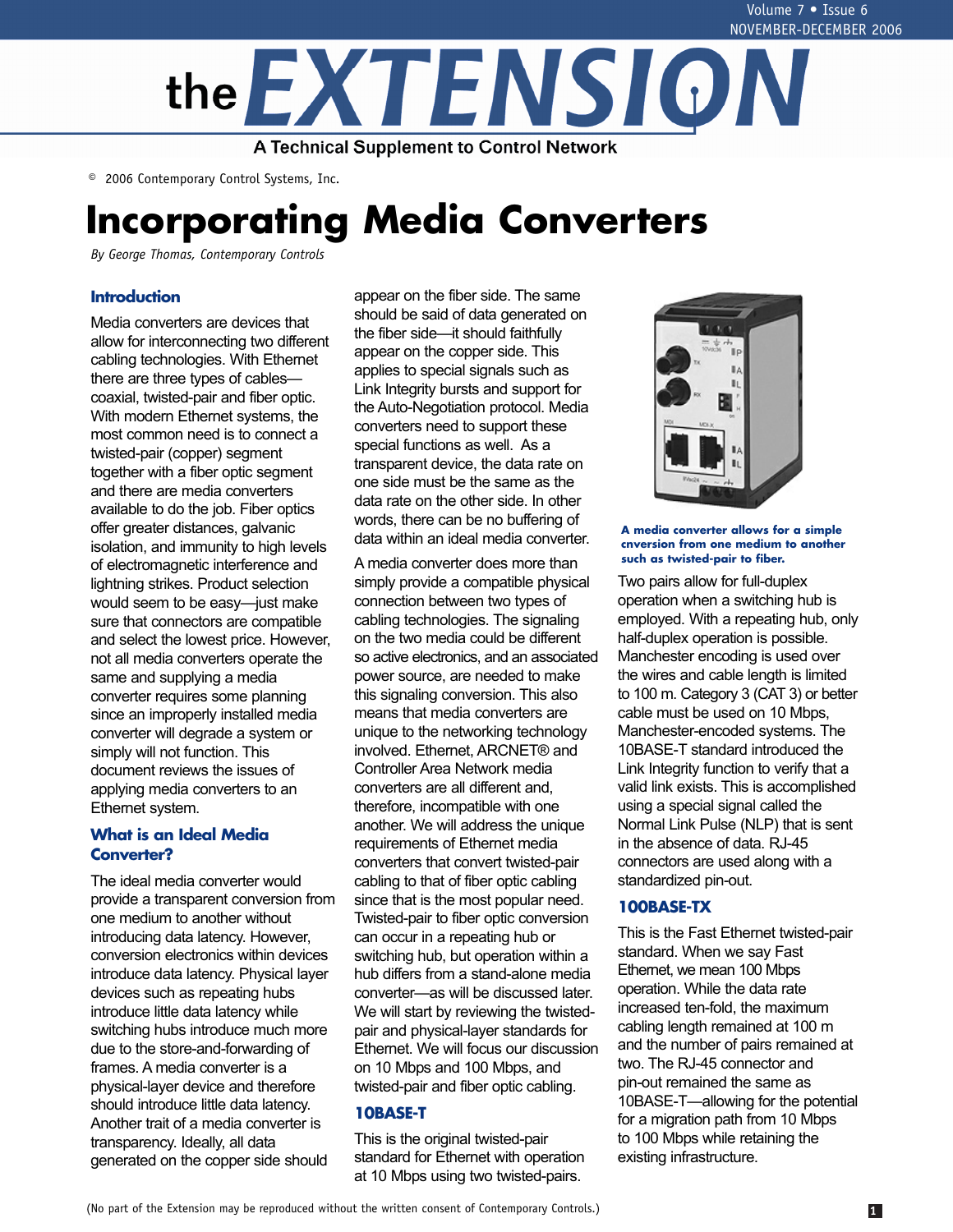This would be true if the cabling had adequate bandwidth for 100 Mbps operation.

Instead of CAT 3 cable, at least CAT 5 cable is required. To increase the data rate ten-fold while retaining the maximum cabling length, encoding became much more sophisticated. A multi-level signaling scheme using three logic levels (MLT-3) replaced the two-level scheme of 10BASE-T. Not only are the signal levels unlike, but the 4B/5B encoding scheme is completely different from that of Manchester encoding. The Fast Ethernet standard introduced the Auto-Negotiation protocol which defined a means for low-speed devices to communicate with highspeed devices upon initial connection thus allowing support for legacy devices. A Fast Link Pulse (FLP) replaced the NLP.

# **10BASE-FL**

Although not the first fiber optic standard for Ethernet, this standard became the most popular for 10 Mbps Ethernet. A single pair of 62.5/125 µm multimode fiber optic cabling was specified using ST connectors—thus allowing full-duplex operation when using switching hubs. Like 10BASE-T, Manchester encoding was employed, but cabling length over fiber can extend to 2 km (demonstrating one of the advantages of using fiber). At each end of the link are separate transmitter (TX) and receiver (RX) ports. To implement the crossover function, cable connections are reversed at either end of the link. Unlike 10BASE-T, there is no NLP. Instead, a 1 MHz carrier is transmitted during idle conditions.

# **100BASE-FX**

This standard was created to match the newer 100 Mbps operation of 100BASE-TX but over fiber optics. Although the same single pair of 62.5/125 µm multimode fiber optic cabling was used, a new connector was introduced called the SC connector. To maintain the same maximum cabling distance of 2 km, a critical decision was made. Instead of maintaining the lower cost 850 nm (short wave) transceivers, the



**Media converters usually fit between an end station and a port on a hub. However, they can also fit between to hub ports.**

100BASE-FX standard specified 1300 nm (long wave) transceivers because of the lower signal attenuation at this frequency. Transceivers operating at different frequencies cannot communicate with one another. This decision eliminated the possibility of a 100BASE-FX device communicating with a legacy 10BASE-FL device. Instead of Manchester encoding, non-return to zero inverted (NRZI) encoding was used in combination with the same 4B/5B encoding scheme used on 100BASE-TX.

### **100BASE-SX**

The "fiber to the desktop" movement embraced the latest 100 Mbps fiber optic standard that is based upon short wave fiber optic technology. This standard is basically the same as the 100BASE-FX except that 850 nm transceivers and ST connectors were specified providing a possibility of connecting new 100 Mbps fiber optic equipment to legacy 10 Mbps fiber optic links. Instead of achieving a 2 km distance, 100BASE-SX is limited to 300 m. For desktop applications, this should be adequate. Like 100BASE-TX, the new 100BASE-SX standard supports autonegotiation. The intent was to achieve the same degree of communication with fiber legacy devices as with copper legacy ones.

# **Auto-Negotiation Protocol**

With equipment running at both 10 Mbps and 100 Mbps, a means was sought that would allow end stations and switching hubs to automatically adapt to one another. The result was the Auto-Negotiation protocol. With auto-negotiation, not only is communication speed determined, but duplex mode is determined as well.

Each device that participates in the Auto-Negotiation protocol knows its own capabilities and "advertises" these attributes to its link partner upon initial connection. When connecting two devices over a twisted-pair link, each is to advertise its available speeds and its duplex capability (half or full). A duplex connection allows communication in both directions. For full-duplex links, bi-directional communication can occur simultaneously. For half-duplex, bi-directional communication can occur but not at the same time. Fullduplex links offer higher throughput but cannot reinforce collisions and therefore can only be used with switching hubs. Half-duplex links can work with either switching or repeating hubs. For the range of devices we are discussing here, there are four possible conditions of interest:

- **100 Mbps, full-duplex**
- **100 Mbps, half-duplex**
- **10 Mbps, full-duplex**

### **10 Mbps, half-duplex**

The four possible conditions have been ranked with the highest performance at the top of the list with the lowest at the bottom. Notice that preference has been given to fullduplex links since they offer higher performance. Of course, 100 Mbps offers higher performance over a 10 Mbps link.

During negotiation, the two partners advertise their possible levels of performance and agree upon the highest common denominator for optimum communication. If one device advertised 10 Mbps, full-duplex and the other 100 Mbps, full-duplex, they would settle on 10 Mbps, fullduplex, and begin communicating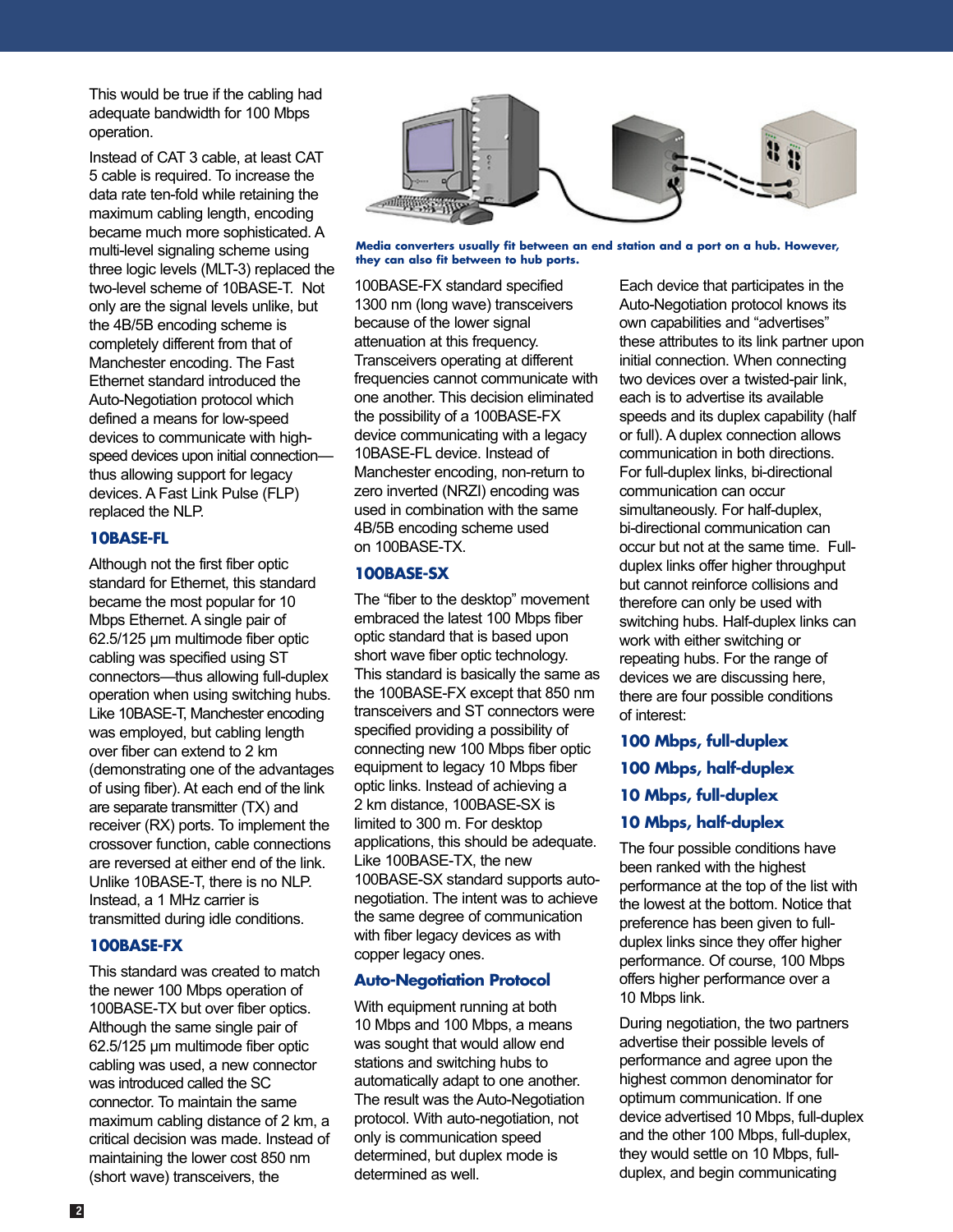accordingly. Devices that participate in auto-negotiation are end stations and switch ports. Repeating hubs do not participate. What happens if one of the two devices was manufactured before the Auto-Negotiation protocol was invented and does not participate in the advertising phase? The Auto-Negotiation protocol would anticipate such an occurrence and invoke "parallel detection." With parallel detection, the more intelligent device will recognize either an NLP or an FLP and adjust its speed accordingly to either 10 Mbps (in the case of an NLP) or 100 Mbps (in the case of an FLP). The duplex mode will default to half. The reason that auto-negotiation works on twisted-pair links is that connectors, pin-outs, distances, and cabling remain the same so communication is possible once speed and duplex are determined. The same potential does not exist over 100BASE-FX fiber optics but it does with 100BASE-SX fiber optics. However, most fiber optic switch ports only support 100BASE-FX.

#### **Connecting to Switch Ports**

Most 100 Mbps switching hubs have the capability of operating their twisted-pair ports at either 10 Mbps or 100 Mbps. Usually, auto-negotiation is enabled but some switches offer fixed settings of duplex and speed. Fiber optic ports are another situation. A 100BASE-FX port offers the greatest fiber optic length so you tend to see this technology versus 100BASE-SX. Since auto-negotiation on 1300 nm fiber is not possible, the speed of the fiber port is usually fixed at 100 Mbps. A half-duplex, 100 Mbps fiber link is limited to 430 m—so to achieve the maximum fiber distance, the duplex must be set to full. That is the reality when dealing with 100 Mbps fiber optic ports on switches. They are usually fixed to 100 Mbps full-duplex with no auto-negotiation. For copper, you can usually assume autonegotiation and 10/100 Mbps operation. This should be kept in mind with applying a media converter between end stations and switches or between two switches.

#### **Applying Media Converters**

We are going to study some media converter applications assuming we are using one of the more sophisticated devices that are capable of operating in different modes depending upon configuration.

### **Forced 10 Mbps Mode**

Most media converter applications require operation at only one speed. When inserting a media converter between a 10BASE-T port and a 10BASE-FL port, the media converter must operate at 10 Mbps and have 850 nm transceivers. For this situation, the media converter could be forced to operate at 10 Mbps. Auto-negotiation is disabled. This situation represents the simplest of applications.

# **Forced 100 Mbps Mode**

This application is similar to the above but this time we want to connect at 100 Mbps speed. On the copper side is a 100BASE-TX port but with its speed set to 100 Mbps. On the fiber side is a 100BASE-FX switch port with its data rate set for 100 Mbps and its duplex set to either full- or half-duplex. Therefore, 1300 nm transceivers must be installed on the media converter. Auto-negotiation is disabled. (The switched fiber port does not generate auto-negotiation signals anyway.) Modern media converters usually support full-duplex transmissions as their inherent behavior. Therefore, it is not necessary to set the media converter to full-duplex. Half- or full-duplex communication is possible over a fullduplex link so in this case the media converter is transparent for duplex issues. The Forced 100 Mbps Mode will work as long as the copper side device is fixed to 100 Mbps.

# **Non-Transparent Mode**

Let's assume the above situation except that the copper port is set for auto-negotiation. If we left the media converter in the Forced 100 Mbps Mode, which does not auto-negotiate, the device on the copper side will not increase its speed to 100 Mbps from its default 10 Mbps speed. With one side at 10 Mbps and the other at 100 Mbps, communication is not

possible. If we do not want to put restrictions on the copper device, we need to change the operation of the media converter itself. Ideally, we would like the media converter to facilitate auto-negotiation, but we cannot do that when the fiber side does not auto-negotiate—we do not know speed or duplex.

Actually, we do know speed on the fiber side. We could parallel detect the speed by observing the valid link condition which differs between 10 Mbps and 100 Mbps. Once we know the fiber speed, we could communicate this to the copper side. We could participate in the autonegotiation process on the copper side as if we were the link partner. We still do not know the duplex and we need some manual intervention (usually through a switch setting on the media converter) to select duplex. Remember that the media converter inherently functions in full-duplex mode so duplex selection is only "advertised" to the copper side as part of the auto-negotiation process. Thus, nothing different happens within the media converter. In our example, we know we have a full-duplex port so we would set the media converter to "advertise" full-duplex. This mode of operation is called Non-Transparent since auto-negotiation is possible on the copper side but not on the fiber side.

When the media converter is operating in non-transparent mode, the media converter's copper output port is disabled but the output of the fiber side is not. This allows the connected fiber device to "hear" the equivalent auto-negotiation signals sent by the copper device. Once the media converter recognizes that signals are being sensed on both the media converterís copper and fiber optic inputs, it enables its copper port output in order to participate in the auto-negotiation process. If the media converter receives FLP bursts on the copper side, it will send out its own FLP to the copper partner advertising the speed and duplex of the fiber side. In this way it is operating as a proxy for the fiber side.